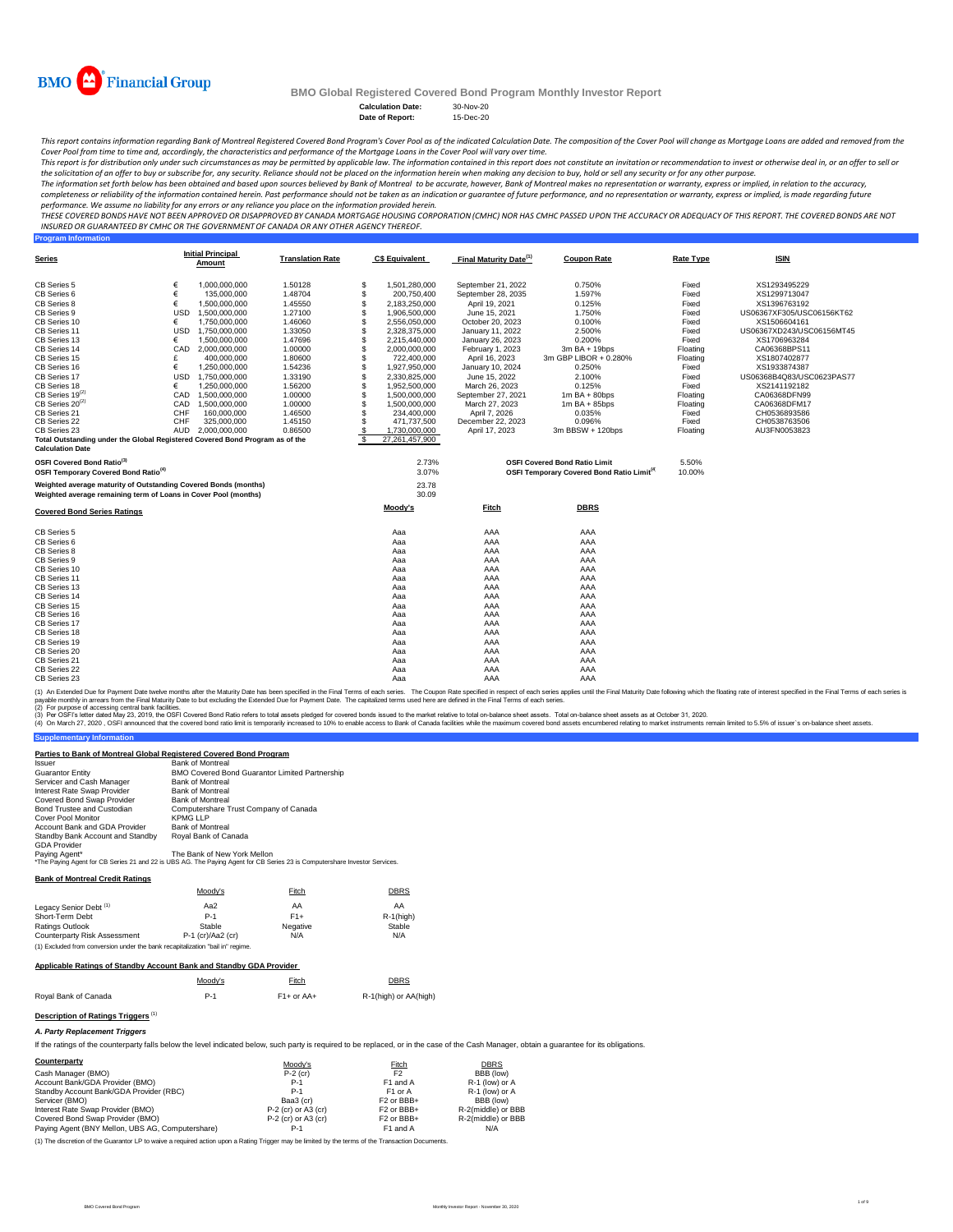

**BMO Global Registered Covered Bond Program Monthly Investor Report**

I) The following actions are required if the Cash Manager (BMO) undergoes a downgrade below the stipulated rating:

|                                | $Mody's^{(3)}$        | <b>Fitch</b>        | <b>DBRS</b>      |
|--------------------------------|-----------------------|---------------------|------------------|
| a) Interest Rate Swap Provider | $P-1$ (cr) or A2 (cr) | F <sub>1</sub> or A | $R-1$ (low) or A |
| b) Covered Bond Swap Provider  | $P-1$ (cr) or A2 (cr) | F1 or A             | $R-1$ (low) or A |

IV) The following actions are required if the Issuer (BMO) undergoes a downgrade below the stipulated rating:

| c) Transfer of title to Loans to Guarantor <sup>(4)</sup> | A3 | BBB-      | BBB (low) |
|-----------------------------------------------------------|----|-----------|-----------|
| <b>Events of Defaults &amp; Test Compliance</b>           |    |           |           |
| Asset Coverage Test (C\$ Equivalent of Outstanding        |    | Pass      |           |
| Covered Bond < Adjusted Aggregate Asset Amount)           |    |           |           |
| <b>Issuer Event of Default</b>                            |    | <b>No</b> |           |
| <b>Guarantor LP Event of Default</b>                      |    | <b>No</b> |           |

| (Applicable to Hard Bullet Covered Bonds) |                |              |                                  |
|-------------------------------------------|----------------|--------------|----------------------------------|
| <b>Pre-Maturity Required Ratings</b>      | <u>Moody's</u> | <b>Fitch</b> | $\overline{\mathsf{DBRS}^{(1)}}$ |
|                                           | $P-1$          | $F1+$        | A (high) or A (low)              |
|                                           |                |              |                                  |

Following a breach of the Pre-Maturity test in respect of a Series of Hard Bullet Covered Bonds, and unless the Pre-Maturity Liquidity Ledger is otherwise funded from the other sources, the Partnership shall offer to sell Randomly Selected Loans if Final Maturity Date is within 12 months from the Pre-Maturity Test Date.

(3) If no short term rating exists, then A1

(4) The transfer of registered title to the Loans to the Guarantor may be deferred if (A) satisfactory assurances are provided to the Guarantor and the Bond Trustee by The Office of the Superintendent of Financial Institut over the Seller permitting registered title to the Loans to remain with the Seller until such time as (i) the Loans are to be sold or otherwise disposed of by the Guarantor or the Bond Trustee in the performance of their r Guarantor or the Bond Trustee is required to take actions to enforce or otherwise deal with the Loans, and (B) each of the Rating Agencies has confirmed that it will not withdraw or downgrade its then current ratings of th

|                                                                                                                                                                                                                                                                                                                       | Moody's | Fitch               | <u>DBRS</u>     |
|-----------------------------------------------------------------------------------------------------------------------------------------------------------------------------------------------------------------------------------------------------------------------------------------------------------------------|---------|---------------------|-----------------|
| a) The Servicer will be required to direct amounts received directly<br>into the GDA Account (or Standby GDA Account if applicable)<br>within 2 Canadian business days and the Cash Manager shall<br>immediately remit any funds held at such time for or on behalf of<br>the Guarantor directly into the GDA Account | $P-1$   | F <sub>1</sub> or A | R-1(low) or BBB |

| a) Mandatory repayment of the Demand Loan                                                                        | Moody's | Fitch                             | <b>DBRS</b> |
|------------------------------------------------------------------------------------------------------------------|---------|-----------------------------------|-------------|
|                                                                                                                  | N/A     | F <sub>2</sub> or BB <sub>+</sub> | N/A         |
| b) Cashflows will be exchanged under the Covered Bond Swap<br>Agreement (to the extent not already taking place) | Baa1    | BBB+                              | BBB (high)  |

If the ratings of the Issuer fall below the Reserve Fund Required Amount Ratings, then the Guarantor shall credit or cause to be credited to the Reserve Fund funds up to an amount equal to the Reserve Fund Required Amount.

Reserve Fund Required Amount: Nil

|                                                                    | <u>Moody's</u> | Fitch               | <b>DBRS</b> |
|--------------------------------------------------------------------|----------------|---------------------|-------------|
| a) The Servicer will be required to direct amounts received to the |                |                     |             |
| Cash Manager, or GDA as applicable                                 | $P-1$ (cr)     | F <sub>1</sub> or A | BBB(low)    |

III) The Swap Provider is required to transfer credit support or transfer all of its rights and obligations to a replacement third party, or to obtain a guarantee of its rights and obligations from a third party, if the Swap Provider undergoes a downgrade below the stipulated rating:

(1) In the case of DBRS, if Final Maturity Date is within six months of the Pre-Maturity Test Date, then A(high), otherwise A(low).

#### *B. Summary of Specific Rating Trigger Actions*

II) The following actions are required if the Servicer (BMO) undergoes a downgrade below the stipulated rating: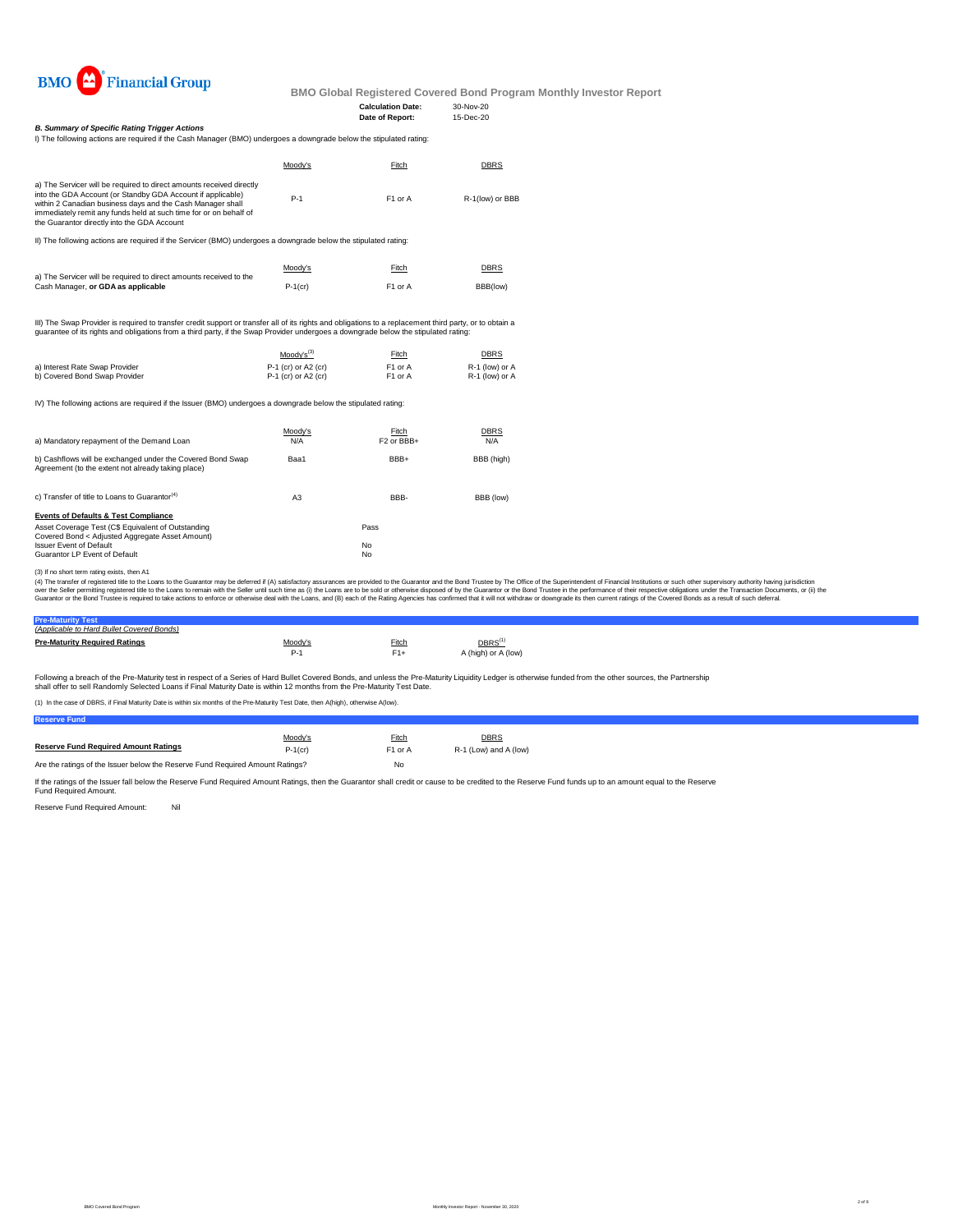

## **BMO Global Registered Covered Bond Program Monthly Investor Report**

|                                                                                                                                                                                                                              | <b>Calculation Date:</b><br>Date of Report:                            | 30-Nov-20<br>15-Dec-20                                        |                |                                  |
|------------------------------------------------------------------------------------------------------------------------------------------------------------------------------------------------------------------------------|------------------------------------------------------------------------|---------------------------------------------------------------|----------------|----------------------------------|
| <b>Asset Coverage Test</b>                                                                                                                                                                                                   |                                                                        |                                                               |                |                                  |
| <b>C\$ Equivalent of Outstanding Covered Bonds</b>                                                                                                                                                                           | 27,261,457,900                                                         |                                                               |                |                                  |
| $A^{(1)}$ = Lesser of (i) Sum of LTV adjusted outstanding principal balance and (ii) Sum of<br>Asset percentage adjusted outstanding principal balance<br>$B =$ Principal receipts not applied                               | \$<br>30,505,642,195                                                   |                                                               | A(i)<br>A(i)   | 32,626,355,289<br>30,505,642,195 |
| $C =$ Cash capital contributions<br>$D =$ Substitution assets<br>$E = (i)$ Reserve fund balance<br>(ii) Pre - Maturity liquidity ledger balance<br>$F =$ Negative carry factor calculation<br>Total: $A + B + C + D + E - F$ | $\overline{\phantom{0}}$<br>$\overline{\phantom{0}}$<br>30,505,642,195 | <b>Asset Percentage</b><br><b>Maximum Asset</b><br>Percentage | 93.5%<br>95.0% |                                  |
| <b>Asset Coverage Test Pass/Fail</b>                                                                                                                                                                                         | <b>Pass</b>                                                            |                                                               |                |                                  |
| <b>Regulatory OC Minimum</b>                                                                                                                                                                                                 | 103%                                                                   |                                                               |                |                                  |
| Level of Overcollateralization <sup>(2)</sup>                                                                                                                                                                                | 107%                                                                   |                                                               |                |                                  |

| <b>Intercompany Loan Balance</b>                                   |                                                    |                                                         |
|--------------------------------------------------------------------|----------------------------------------------------|---------------------------------------------------------|
| Guarantee Loan<br>Demand Loan<br><b>Total</b>                      |                                                    | 29,200,388,326<br>\$<br>3,462,311,557<br>32,662,699,884 |
| <b>Cover Pool Losses</b>                                           |                                                    |                                                         |
| <b>Period end</b>                                                  | <b>Write Off Amounts</b>                           | <b>Loss Percentage (Annualized)</b>                     |
| November 30, 2020                                                  | \$298,396                                          | 0.01%                                                   |
| <b>Cover Pool Flow of Funds</b>                                    |                                                    |                                                         |
|                                                                    | <b>Current Month</b>                               | <b>Previous Month</b>                                   |
| <b>Cash Inflows</b>                                                |                                                    |                                                         |
| <b>Principal receipts</b><br>Proceeds for sale of Loans            | 696,627,127                                        | 635,642,048                                             |
| <b>Revenue Receipts</b>                                            | 86,940,571                                         | 79,422,516                                              |
| <b>Swap Receipts</b>                                               |                                                    |                                                         |
| <b>Cash Capital Contribution</b><br>Advances of Intercompany Loans | $\blacksquare$                                     | $\sim$                                                  |
| <b>Guarantee Fee</b>                                               |                                                    |                                                         |
| <b>Cash Outflows</b>                                               |                                                    |                                                         |
| <b>Swap Payment</b>                                                | (22, 525, 735)                                     | (21, 374, 254)                                          |
| Intercompany Loan interest<br>Intercompany Loan principal          | (27, 745, 830)<br>$(696, 627, 127)$ <sup>(1)</sup> | (27, 316, 241)<br>(635, 642, 048)                       |
| Intercompany Loan repayment                                        |                                                    |                                                         |
| Mortgage Top-up Settlement<br><b>Misc Partnership Expenses</b>     |                                                    | (60)                                                    |
| <b>Profit Distribution to Partners</b>                             | (74)                                               |                                                         |
| Net inflows/(outflows)                                             | 36,668,933                                         | 30,731,961                                              |

 $(1)$  Includes cash settlement of \$696,627,127 to occur on December 16, 2020.

| <b>Valuation Calculation</b>                                                                                                                                                                                                                                                                       |                                                                                                                              |        |                |  |
|----------------------------------------------------------------------------------------------------------------------------------------------------------------------------------------------------------------------------------------------------------------------------------------------------|------------------------------------------------------------------------------------------------------------------------------|--------|----------------|--|
| <b>Trading Value of Covered Bonds</b>                                                                                                                                                                                                                                                              | 28,265,394,086                                                                                                               |        |                |  |
| $A =$ Lesser of i) Present value of outstanding loan balance of Performing Eligible<br>Loans <sup>(1)</sup> and ii) 80% of Market Value <sup>(2)</sup> of properties securing Performing Eligible<br>Loans, net of adjustments                                                                     | 33,023,742,403                                                                                                               | A (i)  | 33,023,742,403 |  |
| $B =$ Principal receipts up to calculation date not otherwise applied<br>$C =$ Cash capital contributions<br>D = Trading Value of any Substitute Assets<br>$E =$ (i) Reserve Fund Balance, if applicable<br>(ii) Pre - Maturity liquidity ledger balance<br>$F =$ Trading Value of Swap Collateral | $\blacksquare$<br>$\overline{\phantom{a}}$<br>$\overline{\phantom{0}}$<br>$\blacksquare$<br>$\blacksquare$<br>$\blacksquare$ | A (ii) | 62,177,502,768 |  |
| Total: $A + B + C + D + E + F$                                                                                                                                                                                                                                                                     | 33,023,742,403                                                                                                               |        |                |  |

(1) Market Value as determined by adjusting, not less than quarterly, the Original Market Value utilizing the Indexation Methodology (see Appendix for details) for subsequent price developments.

(2) Per Section 4.3.8 of the CMHC Guide, (A) the lesser of (i) the total amount of cover pool collateral and (ii) the amount of cover pool collateral required to collateralize the covered bonds outstanding and ensure the A equivalent of the principal amount of covered bonds outstanding under the registered covered bond program.

(1) Present value of expected future cash flows of Loans using current market interest rates offered to BMO clients. The effective weighted average rate used for discounting is 2.45%.

(2) Market Value as determined by adjusting, not less than quarterly, the Original Market Value utilizing the Indexation Methodology (see Appendix for details) for subsequent price developments.

| <b>Cover Pool - Summary Statistics</b>       |                         |               |
|----------------------------------------------|-------------------------|---------------|
| Asset Type                                   | Mortgages               |               |
| <b>Previous Month Ending Balance</b>         | 33,348,288,609          |               |
| <b>Aggregate Outstanding Balance</b>         | 32,675,310,378          |               |
| Number of Loans                              | 117,865                 |               |
| Average Loan Size                            | 277,227                 |               |
| <b>Number of Primary Borrowers</b>           | 116,453                 |               |
| <b>Number of Properties</b>                  | 117,865                 |               |
|                                              | Original <sup>(1)</sup> | Indexed $(2)$ |
| Weighted Average Current Loan to Value (LTV) | 60.37%                  | 50.46%        |
| Weighted Average Authorized LTV              | 69.15%                  | 57.16%        |
| Weighted Average Original LTV                | 69.15%                  |               |
| <b>Weighted Average Seasoning</b>            | 24.87 (Months)          |               |
| <b>Weighted Average Coupon</b>               | 2.64%                   |               |
| <b>Weighted Average Original Term</b>        | 54.96 (Months)          |               |
| Weighted Average Remaining Term              | 30.09 (Months)          |               |
| <b>Substitution Assets</b>                   | Nil                     |               |

(1) Value as most recently determined or assessed in accordance with the underwriting policies (whether upon origination or renewal of the Eligible Loan or subsequently thereto).

<sup>(2)</sup> Value as determined by adjusting, not less than quarterly, the Original Market Value utilizing the Indexation Methodology (see Appendix for details) for subsequent price developments.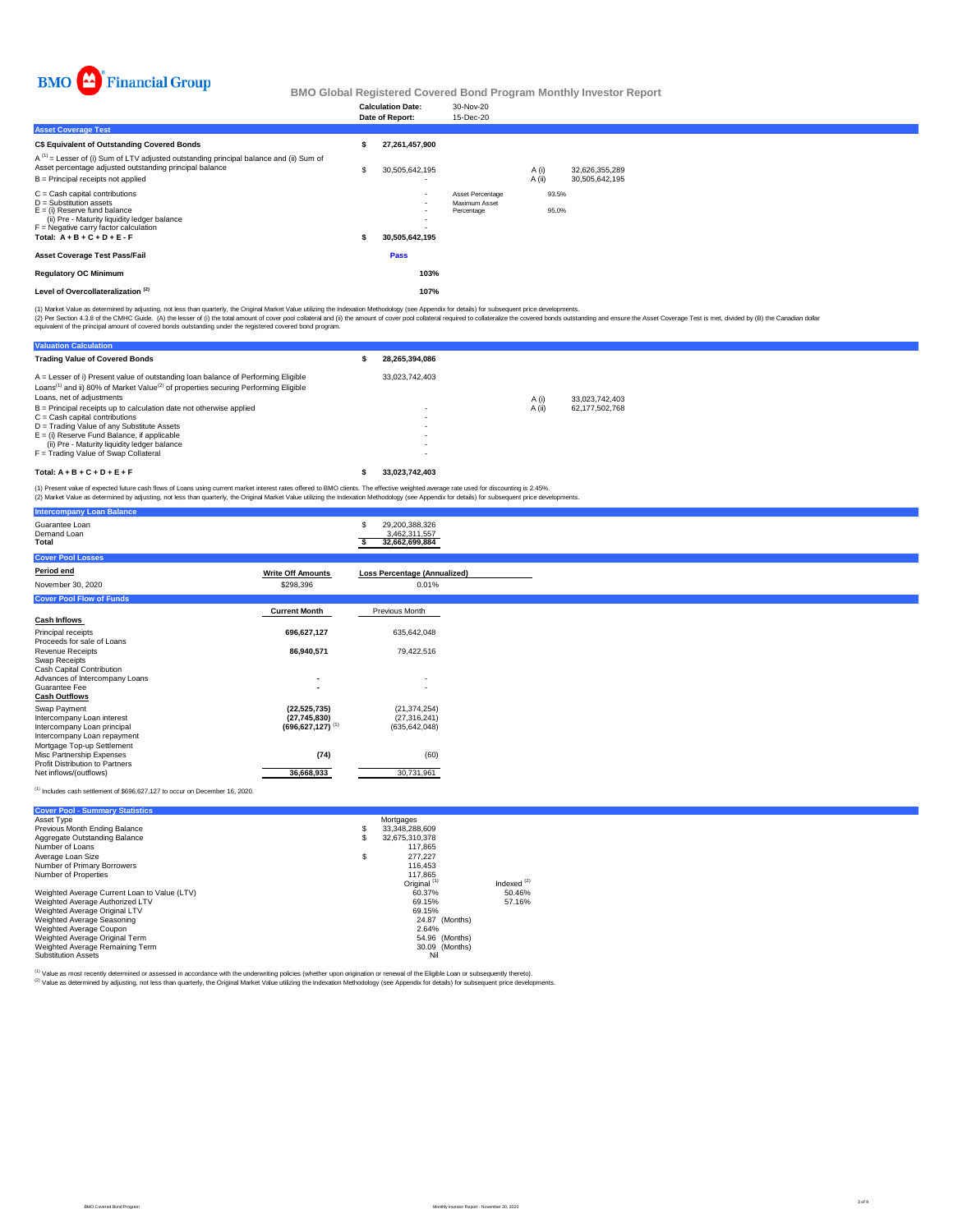

**BMO Global Registered Covered Bond Program Monthly Investor Report**

|                                              | <b>Calculation Date:</b> | 30-Nov-20         |                          |                   |
|----------------------------------------------|--------------------------|-------------------|--------------------------|-------------------|
|                                              | Date of Report:          | 15-Dec-20         |                          |                   |
| <b>Cover Pool - Delinquency Distribution</b> |                          |                   |                          |                   |
| <b>Aging Summary</b>                         | <b>Number of Loans</b>   | <b>Percentage</b> | <b>Principal Balance</b> | <b>Percentage</b> |
| Current and less than 30 days past due       | 117,429                  | 99.63             | 32,564,066,537           | 99.66             |
| 30 - 59 days past due                        |                          | 0.06              | 19,216,287               | 0.06              |
| 60 - 89 days past due                        | 137                      | 0.12              | 43,133,840               | 0.13              |
| 90 or more days past due                     | 228                      | 0.19              | 48,893,714               | 0.15              |
| <b>Grand Total</b>                           | 117,865                  | 100.00            | 32,675,310,378           | 100.00            |
|                                              |                          |                   |                          |                   |

### **Cover Pool - Provincial Distribution**

#### **Cover Pool - Credit Score Distribution**

### **Cover Pool - Rate Type Distribution**

| <b>Province</b>                            | <b>Number of Loans</b> | <b>Percentage</b> | <b>Principal Balance</b> | Percentage |
|--------------------------------------------|------------------------|-------------------|--------------------------|------------|
| Alberta                                    | 13,858                 | 11.76             | 3,432,384,660            | 10.50      |
| <b>British Columbia</b>                    | 18,138                 | 15.39             | 6,580,087,807            | 20.14      |
| Manitoba                                   | 1,635                  | 1.39              | 291,303,576              | 0.89       |
| <b>New Brunswick</b>                       | 1,767                  | 1.50              | 216,415,523              | 0.66       |
| Newfoundland                               | 3,117                  | 2.64              | 485,749,071              | 1.49       |
| <b>Northwest Territories &amp; Nunavut</b> | 94                     | 0.08              | 19,270,040               | 0.06       |
| Nova Scotia                                | 3,361                  | 2.85              | 563,815,018              | 1.73       |
| Ontario                                    | 55,153                 | 46.79             | 17,079,290,316           | 52.27      |
| <b>Prince Edward Island</b>                | 581                    | 0.49              | 87,641,281               | 0.27       |
| Quebec                                     | 17,984                 | 15.26             | 3,505,730,796            | 10.73      |
| Saskatchewan                               | 2,079                  | 1.76              | 393,018,864              | 1.20       |
| <b>Yukon Territories</b>                   | 98                     | 0.08              | 20,603,426               | 0.06       |
| <b>Grand Total</b>                         | 117,865                | 100.00            | 32,675,310,378           | 100.00     |

| <b>Rate Type</b>                                               | <b>Number of Loans</b>      | Percentage               | <b>Principal Balance</b>                                                                                        | Percentage               |  |
|----------------------------------------------------------------|-----------------------------|--------------------------|-----------------------------------------------------------------------------------------------------------------|--------------------------|--|
| Fixed<br>Variable<br><b>Grand Total</b>                        | 99,071<br>18,794<br>117,865 | 84.05<br>15.95<br>100.00 | 26,567,845,290<br>6,107,465,089<br>32,675,310,378                                                               | 81.31<br>18.69<br>100.00 |  |
| <b>Cover Pool - Mortgage Asset Type Distribution</b>           |                             |                          |                                                                                                                 |                          |  |
| <b>Mortgage Asset Type</b>                                     | <b>Number of Loans</b>      | Percentage               | <b>Principal Balance</b>                                                                                        | <b>Percentage</b>        |  |
| <b>Conventional Amortizing Mortgages</b><br><b>Grand Total</b> | 117,865<br>117,865          | 100.00<br>100.00         | 32,675,310,378<br>32,675,310,378                                                                                | 100.00<br>100.00         |  |
| <b>Cover Pool - Occupancy Type Distribution</b>                |                             |                          |                                                                                                                 |                          |  |
|                                                                |                             |                          | - 이 사이 - 이 사이 - 이 사이 - 이 사이 - 이 사이 - 이 사이 - 이 사이 - 이 사이 - 이 사이 - 이 사이 - 이 사이 - 이 사이 - 이 사이 - 이 사이 - 이 사이 - 이 사이 |                          |  |

| <b>Credit Score</b>      | <b>Number of Loans</b> | <b>Percentage</b> | <b>Principal Balance</b> |                | <b>Percentage</b> |
|--------------------------|------------------------|-------------------|--------------------------|----------------|-------------------|
| <b>Score Unavailable</b> | 639                    | 0.54              |                          | 116,844,998    | 0.36              |
| Less than 600            | 1,538                  | 1.30              |                          | 346,946,834    | 1.06              |
| $600 - 650$              | 2,928                  | 2.48              |                          | 779,330,700    | 2.39              |
| 651 - 700                | 7,650                  | 6.49              |                          | 2,138,336,776  | 6.54              |
| 701 - 750                | 14,321                 | 12.15             |                          | 4,074,653,306  | 12.47             |
| 751 - 800                | 19,850                 | 16.84             |                          | 5,853,334,548  | 17.91             |
| 801 and Above            | 70,939                 | 60.19             |                          | 19,365,863,216 | 59.27             |
| <b>Grand Total</b>       | 117,865                | 100.00            |                          | 32,675,310,378 | 100.00            |

| <b>Occupancy Type</b>     | <b>Number of Loans</b> | <b>Percentage</b> | <b>Principal Balance</b> | <b>Percentage</b> |
|---------------------------|------------------------|-------------------|--------------------------|-------------------|
| <b>Owner Occupied</b>     | 91,416                 | 77.56             | 26,452,025,092           | 80.95             |
| <b>Non-Owner Occupied</b> | 26,449                 | 22.44             | 6,223,285,286            | 19.05             |
| <b>Grand Total</b>        | 117,865                | 100.00            | 32,675,310,378           | 100.00            |

### **Cover Pool - Mortgage Rate Distribution**

| <u>Mortgage Rate (%)</u> | <b>Number of Loans</b> | Percentage | <b>Principal Balance</b> | Percentage |
|--------------------------|------------------------|------------|--------------------------|------------|
| Less than 1.00           |                        | 0.00       | 815,699                  | 0.00       |
| $1.00 - 3.99$            | 117,051                | 99.31      | 32,513,189,743           | 99.50      |
| $4.00 - 4.49$            | 404                    | 0.34       | 84,611,749               | 0.26       |
| $4.50 - 4.99$            | 112                    | 0.10       | 20,147,275               | 0.06       |
| $5.00 - 5.49$            | 120                    | 0.10       | 22,220,126               | 0.07       |
| $5.50 - 5.99$            |                        | 0.00       | 198,446                  | 0.00       |
| $6.00 - 6.49$            |                        |            |                          |            |
| $6.50 - 6.99$            |                        |            |                          |            |
| $7.00 - 7.49$            | 172                    | 0.15       | 34,127,339               | 0.10       |
| $7.50 - 7.99$            |                        |            |                          |            |
| 8.00 and Above           |                        |            |                          |            |
| <b>Grand Total</b>       | 117,865                | 100.00     | 32,675,310,378           | 100.00     |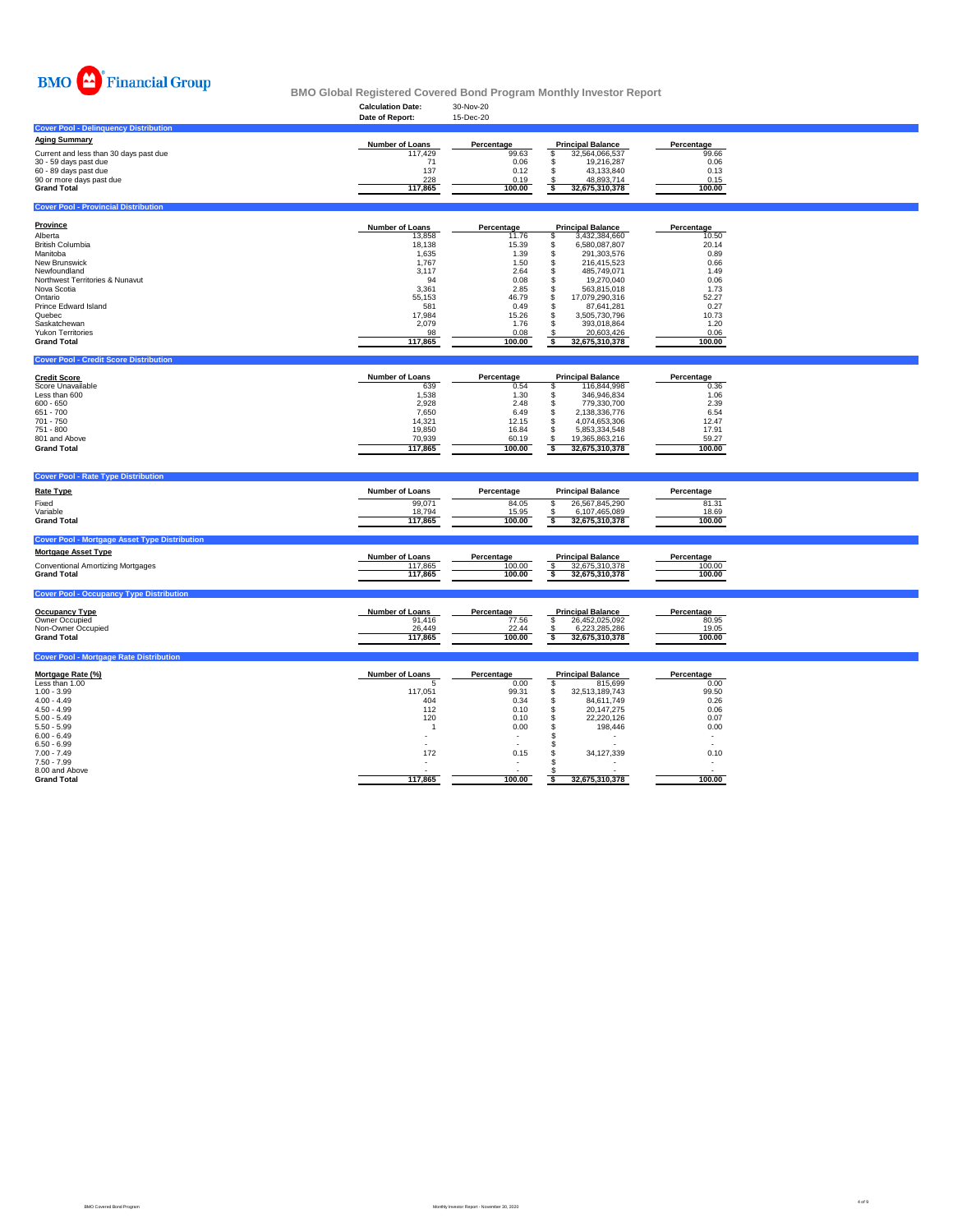

# **BMO Global Registered Covered Bond Program Monthly Investor Report**

# **Cover Pool - Indexed LTV Distribution (1)**

| Indexed LTV $(\%)$ | <b>Number of Loans</b> | Percentage | <b>Principal Balance</b> | <b>Percentage</b> |
|--------------------|------------------------|------------|--------------------------|-------------------|
| 20.00 and Below    | 13,942                 | 11.83      | 254,409,701,             | 3.84              |
| 20.01 - 25.00      | 5,415                  | 4.59       | 997,916,238              | 3.05              |
| 25.01 - 30.00      | 6,999                  | 5.94       | 1,601,931,020            | 4.90              |
| $30.01 - 35.00$    | 9,212                  | 7.82       | 2,425,121,446            | 7.42              |
| $35.01 - 40.00$    | 10,663                 | 9.05       | 2,776,260,062            | 8.50              |
| $40.01 - 45.00$    | 10,424                 | 8.84       | 2,894,910,483            | 8.86              |
| 45.01 - 50.00      | 10,093                 | 8.56       | 3,031,969,354            | 9.28              |
| $50.01 - 55.00$    | 10,261                 | 8.71       | 3,162,426,315            | 9.68              |
| $55.01 - 60.00$    | 10,859                 | 9.21       | 3,561,906,010            | 10.90             |
| $60.01 - 65.00$    | 10,136                 | 8.60       | 3,513,738,337            | 10.75             |
| 65.01 - 70.00      | 10,837                 | 9.19       | 3,935,609,053            | 12.04             |
| 70.01 - 75.00      | 7,203                  | 6.11       | 2,738,211,365            | 8.38              |
| 75.01 - 80.00      | 1,785                  | 1.51       | 766,744,908              | 2.35              |
| 80.01 and Above    | 36                     | 0.03       | 14,156,087               | 0.04              |
| <b>Grand Total</b> | 117,865                | 100.00     | 32,675,310,378           | 100.00            |

<sup>(1)</sup> Value as determined by adjusting, not less than quarterly, the Original Market Value utilizing the Indexation Methodology (see Appendix for details) for subsequent price developments.

| <b>Cover Pool - Remaining Term Distribution</b> |                          |            |                          |            |
|-------------------------------------------------|--------------------------|------------|--------------------------|------------|
| <b>Months to Maturity</b>                       | <b>Number of Loans</b>   | Percentage | <b>Principal Balance</b> | Percentage |
| Less than 12.00                                 | 18,635                   | 15.81      | 4,355,651,617            | 13.33      |
| 12.00 - 23.99                                   | 30,273                   | 25.68      | 7,854,011,348            | 24.04      |
| 24.00 - 35.99                                   | 32,837                   | 27.86      | 9,879,466,143            | 30.24      |
| 36.00 - 47.99                                   | 16,341                   | 13.86      | 4,990,190,029            | 15.27      |
| 48.00 - 59.99                                   | 17,441                   | 14.80      | 4,972,419,408            | 15.22      |
| $60.00 - 71.99$                                 | 2,182                    | 1.85       | 591,353,704              | 1.81       |
| 72.00 - 83.99                                   | 50                       | 0.04       | 8,486,210                | 0.03       |
| 84.00 - 119.99                                  | 106                      | 0.09       | 23,731,919               | 0.07       |
| 120.00 and above                                | $\overline{\phantom{a}}$ | $\sim$     |                          |            |
| <b>Grand Total</b>                              | 117,865                  | 100.00     | 32,675,310,378           | 100.00     |

#### **Cover Pool - Remaining Principal Balance Distribution**

| <b>Remaining Principal Balance (C\$)</b> | <b>Number of Loans</b> | <b>Percentage</b> | <b>Principal Balance</b> | <b>Percentage</b> |
|------------------------------------------|------------------------|-------------------|--------------------------|-------------------|
| 99,999 and Below                         | 19,518                 | 16.56             | 173,684,593              | 3.59              |
| 100,000 - 199,999                        | 33,517                 | 28.44             | 5,058,418,671            | 15.48             |
| 200,000 - 299,999                        | 26,258                 | 22.28             | ,468,969,593             | 19.80             |

| 300,000 - 399,999     | 15,478  | 13.13  | 5,347,454,248  | 16.37  |
|-----------------------|---------|--------|----------------|--------|
| 400,000 - 499,999     | 9,027   | 7.66   | 4,030,263,513  | 12.33  |
| 500,000 - 599,999     | 5,275   | 4.48   | 2,879,473,609  | 8.81   |
| 600,000 - 699,999     | 3,024   | 2.57   | 1,950,830,901  | 5.97   |
| 700,000 - 799,999     | 1,822   | 1.55   | 1,359,737,434  | 4.16   |
| 800,000 - 899,999     | 1,179   | 1.00   | 997,486,079    | 3.05   |
| $900,000 - 999,999$   | 861     | 0.73   | 813,723,135    | 2.49   |
| 1,000,000 - 1,499,999 | 1,428   | 1.21   | 1,695,972,331  | 5.19   |
| 1,500,000 - 2,000,000 | 342     | 0.29   | 578,960,888    | 1.77   |
| 2,000,000 - 3,000,000 | 135     | 0.11   | 317,325,131    | 0.97   |
| 3,000,000 and Above   |         | 0.00   | 3,010,252      | 0.01   |
|                       | 117,865 | 100.00 | 32,675,310,378 | 100.00 |
|                       |         |        |                |        |

### **Cover Pool - Property Type Distribution**

| <b>Property Type</b> | <b>Number of Loans</b> | <b>Principal Balance</b><br><b>Percentage</b> |  |                | <b>Percentage</b> |
|----------------------|------------------------|-----------------------------------------------|--|----------------|-------------------|
| Condominium          | 24,279                 | 20.60                                         |  | 5,221,109,384  | 15.98             |
| Multi-Residential    | 5,718                  | 4.85                                          |  | ,509,725,386   | 4.62              |
| <b>Single Family</b> | 78,526                 | 66.62                                         |  | 23,333,168,382 | 71.41             |
| Townhouse            | 9,342                  | 7.93                                          |  | 2,611,307,226  | 7.99              |
| <b>Grand Total</b>   | 117,865                | 100.00                                        |  | 32,675,310,378 | 100.00            |

## **Cover Pool - Indexed LTV and Delinquency Distribution by Province (1)**

|                 |                    | <b>Aging Summary</b>               |               |          |               |  |               |  |               |  |               |  |  |
|-----------------|--------------------|------------------------------------|---------------|----------|---------------|--|---------------|--|---------------|--|---------------|--|--|
| <b>Province</b> |                    | <b>Current and</b><br>less than 30 |               | 30 to 59 |               |  | 60 to 89      |  | 90 or more    |  |               |  |  |
|                 | Indexed LTV $(\%)$ |                                    | days past due |          | days past due |  | days past due |  | days past due |  | <b>Total</b>  |  |  |
| Alberta         | 20.00 and Below    |                                    | 77,009,357    |          | 62,615        |  | 36,961        |  | 169,885       |  | 77,278,819    |  |  |
|                 | $20.01 - 25$       |                                    | 52,059,230    |          | 109,842       |  |               |  | 471,007       |  | 52,640,079    |  |  |
|                 | $25.01 - 30$       |                                    | 80,353,275    |          | 357,636       |  | 163,644       |  | 344,495       |  | 81,219,051    |  |  |
|                 | $30.01 - 35$       |                                    | 116,332,992   |          |               |  | 287,183       |  | 542,734       |  | 117,162,908   |  |  |
|                 | $35.01 - 40$       |                                    | 143,930,416   |          | 163,528       |  |               |  | 1,003,589     |  | 145,097,534   |  |  |
|                 | $40.01 - 45$       |                                    | 175,287,195   |          | 358,613       |  | 699,636       |  | 407,322       |  | 176,752,766   |  |  |
|                 | $45.01 - 50$       |                                    | 217, 132, 211 |          | 160,368       |  |               |  | 2,111,284     |  | 219,403,863   |  |  |
|                 | $50.01 - 55$       |                                    | 289,036,443   |          | 126,677       |  |               |  | 621,965       |  | 289,785,085   |  |  |
|                 | $55.01 - 60$       |                                    | 354, 392, 377 |          | 263,217       |  | 145,541       |  | 646,906       |  | 355,448,041   |  |  |
|                 | $60.01 - 65$       |                                    | 377,999,889   |          |               |  |               |  | 640,909       |  | 378,640,797   |  |  |
|                 | $65.01 - 70$       |                                    | 502,602,087   |          |               |  | 213,835       |  | 809,254       |  | 503,625,177   |  |  |
|                 | $70.01 - 75$       |                                    | 631,259,251   |          | 369,877       |  | ,200,046      |  | 554,963       |  | 633,384,137   |  |  |
|                 | $75.01 - 80$       |                                    | 386,248,595   |          |               |  | 707,945       |  | 833,775       |  | 387,790,315   |  |  |
|                 | 80.01 and Above    |                                    | 14,156,087    |          |               |  |               |  |               |  | 14,156,087    |  |  |
|                 |                    |                                    | 3,417,799,406 |          | 1,972,374     |  | 3,454,791     |  | 9,158,089     |  | 3,432,384,660 |  |  |

|                         |                 | <b>Aging Summary</b>                                |               |                           |           |  |                           |  |                             |  |               |  |  |  |
|-------------------------|-----------------|-----------------------------------------------------|---------------|---------------------------|-----------|--|---------------------------|--|-----------------------------|--|---------------|--|--|--|
| <b>Province</b>         | Indexed LTV (%) | <b>Current and</b><br>less than 30<br>days past due |               | 30 to 59<br>days past due |           |  | 60 to 89<br>days past due |  | 90 or more<br>days past due |  | Total         |  |  |  |
| <b>British Columbia</b> | 20.00 and Below |                                                     | 361,248,879   |                           | 128,409   |  | 591,123                   |  | 1,931,169                   |  | 363,899,581   |  |  |  |
|                         | $20.01 - 25$    |                                                     | 302,111,085   |                           |           |  |                           |  | 991,902                     |  | 303,102,987   |  |  |  |
|                         | $25.01 - 30$    |                                                     | 469,670,871   |                           |           |  | 528,389                   |  |                             |  | 470,199,259   |  |  |  |
|                         | $30.01 - 35$    |                                                     | 730,521,380   |                           | 133,462   |  | 1,539,765                 |  | 3,281,326                   |  | 735,475,933   |  |  |  |
|                         | $35.01 - 40$    |                                                     | 603,163,237   |                           |           |  | 899,539                   |  | 487,874                     |  | 604,550,650   |  |  |  |
|                         | $40.01 - 45$    |                                                     | 501,891,875   |                           |           |  |                           |  | 948,677                     |  | 502,840,552   |  |  |  |
|                         | $45.01 - 50$    |                                                     | 565,193,288   |                           |           |  | 1,998,909                 |  | 728,332                     |  | 567,920,529   |  |  |  |
|                         | $50.01 - 55$    |                                                     | 490,709,895   |                           | 188,738   |  | 495,205                   |  | 634,334                     |  | 492,028,171   |  |  |  |
|                         | $55.01 - 60$    |                                                     | 515,489,999   |                           |           |  |                           |  | 995,482                     |  | 516,485,481   |  |  |  |
|                         | $60.01 - 65$    |                                                     | 588,109,016   |                           |           |  | 444,911                   |  | 422,635                     |  | 588,976,562   |  |  |  |
|                         | $65.01 - 70$    |                                                     | 542,205,776   |                           | 820,124   |  | 958,695                   |  |                             |  | 543,984,596   |  |  |  |
|                         | $70.01 - 75$    |                                                     | 542,761,568   |                           | 366,932   |  | 506,448                   |  |                             |  | 543,634,947   |  |  |  |
|                         | $75.01 - 80$    |                                                     | 346,581,140   |                           |           |  | 407,418                   |  |                             |  | 346,988,559   |  |  |  |
|                         | 80.01 and Above |                                                     |               |                           |           |  |                           |  |                             |  |               |  |  |  |
|                         |                 |                                                     | 6,559,658,009 |                           | 1,637,664 |  | 8,370,402                 |  | 10,421,732                  |  | 6,580,087,807 |  |  |  |

*Note: Percentages and totals in the above tables may not add exactly due to rounding.*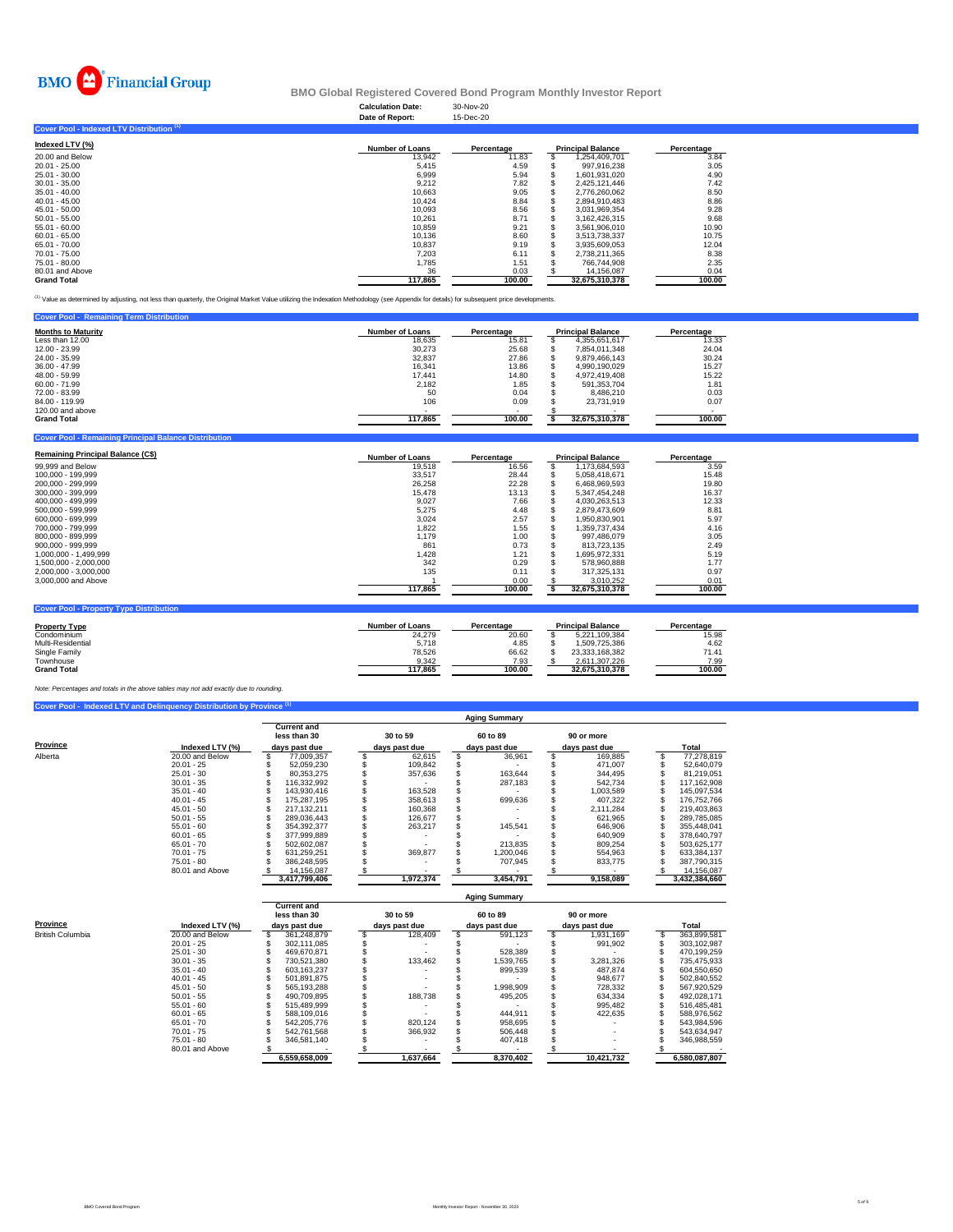

# **BMO Global Registered Covered Bond Program Monthly Investor Report**

**Current and**

**Prov** 

|                      |                    |               | less than 30 | 30 to 59      | 60 to 89      | 90 or more    |             |
|----------------------|--------------------|---------------|--------------|---------------|---------------|---------------|-------------|
| <b>Province</b>      | Indexed LTV $(\%)$ | days past due |              | days past due | days past due | days past due | Total       |
| <b>New Brunswick</b> | 20.00 and Below    |               | 7,388,408    |               | 9,127         | 13,655        | 7,411,190   |
|                      | $20.01 - 25$       |               | 4,535,596    |               |               | 35,537        | 4,571,133   |
|                      | $25.01 - 30$       |               | 6,317,016    |               |               | 50,197        | 6,367,213   |
|                      | $30.01 - 35$       |               | 13,081,732   |               |               |               | 13,081,732  |
|                      | $35.01 - 40$       |               | 19,145,602   | 175,742       |               | 182,913       | 19,504,257  |
|                      | $40.01 - 45$       |               | 20,723,394   |               | 529,283       | 102,682       | 21,355,359  |
|                      | $45.01 - 50$       |               | 20,029,791   |               |               |               | 20,029,791  |
|                      | $50.01 - 55$       |               | 17,822,718   |               |               | 286,483       | 18,109,202  |
|                      | $55.01 - 60$       |               | 24,387,304   |               |               |               | 24,387,304  |
|                      | $60.01 - 65$       |               | 25,723,769   |               |               |               | 25,723,769  |
|                      | $65.01 - 70$       |               | 30,965,772   |               | 207,404       |               | 31,173,176  |
|                      | $70.01 - 75$       |               | 23,961,841   |               | 104,632       | 136,351       | 24,202,824  |
|                      | $75.01 - 80$       |               | 389,791      | 108,782       |               |               | 498,573     |
|                      | 80.01 and Above    |               |              |               |               |               |             |
|                      |                    |               | 214,472,734  | 284,524       | 850,447       | 807,818       | 216,415,523 |

|                 |                     | <b>Aging Summary</b> |                                                     |  |                           |  |                           |  |                             |  |              |  |  |
|-----------------|---------------------|----------------------|-----------------------------------------------------|--|---------------------------|--|---------------------------|--|-----------------------------|--|--------------|--|--|
| <b>Province</b> | Indexed LTV $(\% )$ |                      | <b>Current and</b><br>less than 30<br>days past due |  | 30 to 59<br>days past due |  | 60 to 89<br>days past due |  | 90 or more<br>days past due |  | <b>Total</b> |  |  |
| Manitoba        | 20.00 and Below     |                      | 6,298,097                                           |  |                           |  |                           |  |                             |  | 6,298,097    |  |  |
|                 | $20.01 - 25$        |                      | 6,303,497                                           |  |                           |  |                           |  |                             |  | 6,303,497    |  |  |
|                 | $25.01 - 30$        |                      | 5,936,031                                           |  |                           |  |                           |  |                             |  | 5,936,031    |  |  |
|                 | $30.01 - 35$        |                      | 8,631,042                                           |  |                           |  |                           |  |                             |  | 8,631,042    |  |  |
|                 | $35.01 - 40$        |                      | 13,650,412                                          |  |                           |  |                           |  |                             |  | 13,650,412   |  |  |
|                 | $40.01 - 45$        |                      | 17,794,853                                          |  |                           |  |                           |  | $\sim$                      |  | 17,794,853   |  |  |
|                 | $45.01 - 50$        |                      | 22,584,494                                          |  |                           |  |                           |  |                             |  | 22,584,494   |  |  |
|                 | $50.01 - 55$        |                      | 24,587,793                                          |  |                           |  |                           |  |                             |  | 24,587,793   |  |  |
|                 | $55.01 - 60$        |                      | 33,571,298                                          |  | 114,522                   |  |                           |  | 135,017                     |  | 33,820,836   |  |  |
|                 | $60.01 - 65$        |                      | 44,688,875                                          |  | 128,985                   |  |                           |  | 156,260                     |  | 44,974,121   |  |  |
|                 | $65.01 - 70$        |                      | 53,585,632                                          |  |                           |  |                           |  |                             |  | 53,585,632   |  |  |
|                 | $70.01 - 75$        |                      | 45,451,683                                          |  |                           |  |                           |  |                             |  | 45,451,683   |  |  |
|                 | $75.01 - 80$        |                      | 7,685,085                                           |  |                           |  |                           |  |                             |  | 7,685,085    |  |  |
|                 | 80.01 and Above     |                      |                                                     |  |                           |  |                           |  |                             |  |              |  |  |
|                 |                     |                      | 290,768,792                                         |  | 243,507                   |  |                           |  | 291,277                     |  | 291,303,576  |  |  |

|                 |                 | <b>Aging Summary</b> |                                                            |  |               |            |               |  |               |  |             |  |  |  |
|-----------------|-----------------|----------------------|------------------------------------------------------------|--|---------------|------------|---------------|--|---------------|--|-------------|--|--|--|
|                 |                 |                      | <b>Current and</b><br>less than 30<br>30 to 59<br>60 to 89 |  |               | 90 or more |               |  |               |  |             |  |  |  |
| <b>Province</b> | Indexed LTV (%) |                      | days past due                                              |  | days past due |            | days past due |  | days past due |  | Total       |  |  |  |
| Newfoundland    | 20.00 and Below |                      | 10,613,912                                                 |  |               |            |               |  | 123,057       |  | 10,736,968  |  |  |  |
|                 | $20.01 - 25$    |                      | 9,614,887                                                  |  |               |            |               |  | 143,112       |  | 9,757,999   |  |  |  |
|                 | $25.01 - 30$    |                      | 13,134,611                                                 |  | 98,849        |            | 138,760       |  | 86,097        |  | 13,458,316  |  |  |  |
|                 | $30.01 - 35$    |                      | 23,112,785                                                 |  |               |            |               |  |               |  | 23,112,785  |  |  |  |
|                 | $35.01 - 40$    |                      | 50,647,761                                                 |  |               |            | 603,847       |  | 83,908        |  | 51,335,516  |  |  |  |
|                 | $40.01 - 45$    |                      | 62,504,219                                                 |  | 225,464       |            | 390,594       |  | 757,726       |  | 63,878,003  |  |  |  |
|                 | $45.01 - 50$    |                      | 54,285,055                                                 |  | 108,130       |            | 218,609       |  | 610,711       |  | 55,222,506  |  |  |  |
|                 | $50.01 - 55$    |                      | 44,308,807                                                 |  | 124,650       |            | 322,612       |  |               |  | 44,756,069  |  |  |  |
|                 | $55.01 - 60$    |                      | 52,900,251                                                 |  |               |            | 214,739       |  | 387,074       |  | 53,502,065  |  |  |  |
|                 | $60.01 - 65$    |                      | 46,026,588                                                 |  |               |            | 188,456       |  | 305,975       |  | 46,521,018  |  |  |  |
|                 | $65.01 - 70$    |                      | 61,162,323                                                 |  |               |            |               |  |               |  | 61,162,323  |  |  |  |
|                 | $70.01 - 75$    |                      | 50,933,524                                                 |  | 118,722       |            |               |  | 561,074       |  | 51,613,320  |  |  |  |
|                 | $75.01 - 80$    |                      | 692,181                                                    |  |               |            |               |  |               |  | 692,181     |  |  |  |
|                 | 80.01 and Above |                      |                                                            |  |               |            |               |  |               |  |             |  |  |  |
|                 |                 |                      | 479,936,904                                                |  | 675,816       |            | 2,077,617     |  | 3,058,734     |  | 485,749,071 |  |  |  |

|                                          |                 |  | <b>Current and</b><br>less than 30 |               | 30 to 59       |               | 60 to 89                 |               | 90 or more     |              |
|------------------------------------------|-----------------|--|------------------------------------|---------------|----------------|---------------|--------------------------|---------------|----------------|--------------|
| <b>Province</b>                          | Indexed LTV (%) |  | days past due                      | days past due |                | days past due |                          | days past due |                | <b>Total</b> |
| <b>Northwest Territories and Nunavut</b> | 20.00 and Below |  | 815,971                            |               |                |               |                          |               | 84,691         | 900,662      |
|                                          | $20.01 - 25$    |  | 1,058,501                          |               |                |               |                          |               |                | 1,058,501    |
|                                          | $25.01 - 30$    |  | 1,269,345                          |               |                |               |                          |               |                | 1,269,345    |
|                                          | $30.01 - 35$    |  | 2,369,619                          |               |                |               |                          |               |                | 2,369,619    |
|                                          | $35.01 - 40$    |  | 2,264,977                          |               |                |               |                          |               |                | 2,264,977    |
|                                          | $40.01 - 45$    |  | 1,573,590                          |               |                |               |                          |               |                | 1,573,590    |
|                                          | $45.01 - 50$    |  | 2,185,464                          |               |                |               |                          |               |                | 2,185,464    |
|                                          | $50.01 - 55$    |  | 953,953                            |               |                |               |                          |               |                | 953,953      |
|                                          | $55.01 - 60$    |  | 803,895                            |               |                |               |                          |               |                | 803,895      |
|                                          | $60.01 - 65$    |  | ,705,722                           |               |                |               |                          |               |                | 1,705,722    |
|                                          | $65.01 - 70$    |  | 3,460,744                          |               |                |               |                          |               |                | 3,460,744    |
|                                          | $70.01 - 75$    |  | 723,568                            |               | $\blacksquare$ |               |                          |               | $\blacksquare$ | 723,568      |
|                                          | 75.01 - 80      |  |                                    |               | $\blacksquare$ |               | $\overline{\phantom{0}}$ |               | $\blacksquare$ |              |
|                                          | 80.01 and Above |  |                                    |               |                |               |                          |               |                |              |
|                                          |                 |  | 19,185,349                         |               |                |               |                          |               | 84,691         | 19,270,040   |

|                 |                 | <b>Current and</b><br>less than 30 | 30 to 59      | 60 to 89      |  | 90 or more     |              |
|-----------------|-----------------|------------------------------------|---------------|---------------|--|----------------|--------------|
| <b>Province</b> | Indexed LTV (%) | days past due                      | days past due | days past due |  | days past due  | <b>Total</b> |
| Nova Scotia     | 20.00 and Below | 15,386,579                         | 13,503        | 72,487        |  |                | 15,472,570   |
|                 | $20.01 - 25$    | 11,005,375                         |               |               |  |                | 11,005,375   |
|                 | $25.01 - 30$    | 12,453,043                         |               |               |  | 68,521         | 12,521,564   |
|                 | $30.01 - 35$    | 23,340,906                         |               |               |  | 60,192         | 23,401,098   |
|                 | $35.01 - 40$    | 39,459,959                         | 107,580       | 114,587       |  |                | 39,682,126   |
|                 | $40.01 - 45$    | 50,343,484                         | 99,283        |               |  |                | 50,442,767   |
|                 | $45.01 - 50$    | 76,088,204                         |               |               |  | 471,334        | 76,559,538   |
|                 | $50.01 - 55$    | 76,760,815                         |               |               |  | 99,864         | 76,860,678   |
|                 | $55.01 - 60$    | 90,775,640                         |               | 410,944       |  |                | 91,186,585   |
|                 | $60.01 - 65$    | 76,086,817                         | 153,543       |               |  | 107,925        | 76,348,285   |
|                 | $65.01 - 70$    | 57,710,926                         |               |               |  |                | 57,710,926   |
|                 | $70.01 - 75$    | 31,334,412                         |               |               |  |                | 31,334,412   |
|                 | $75.01 - 80$    | ,289,095                           |               |               |  | $\blacksquare$ | 1,289,095    |
|                 | 80.01 and Above |                                    |               |               |  |                |              |
|                 |                 | 562,035,255                        | 373,909       | 598,019       |  | 807,836        | 563,815,018  |

## **Aging Summary**

## **Aging Summary**

**Aging Summary**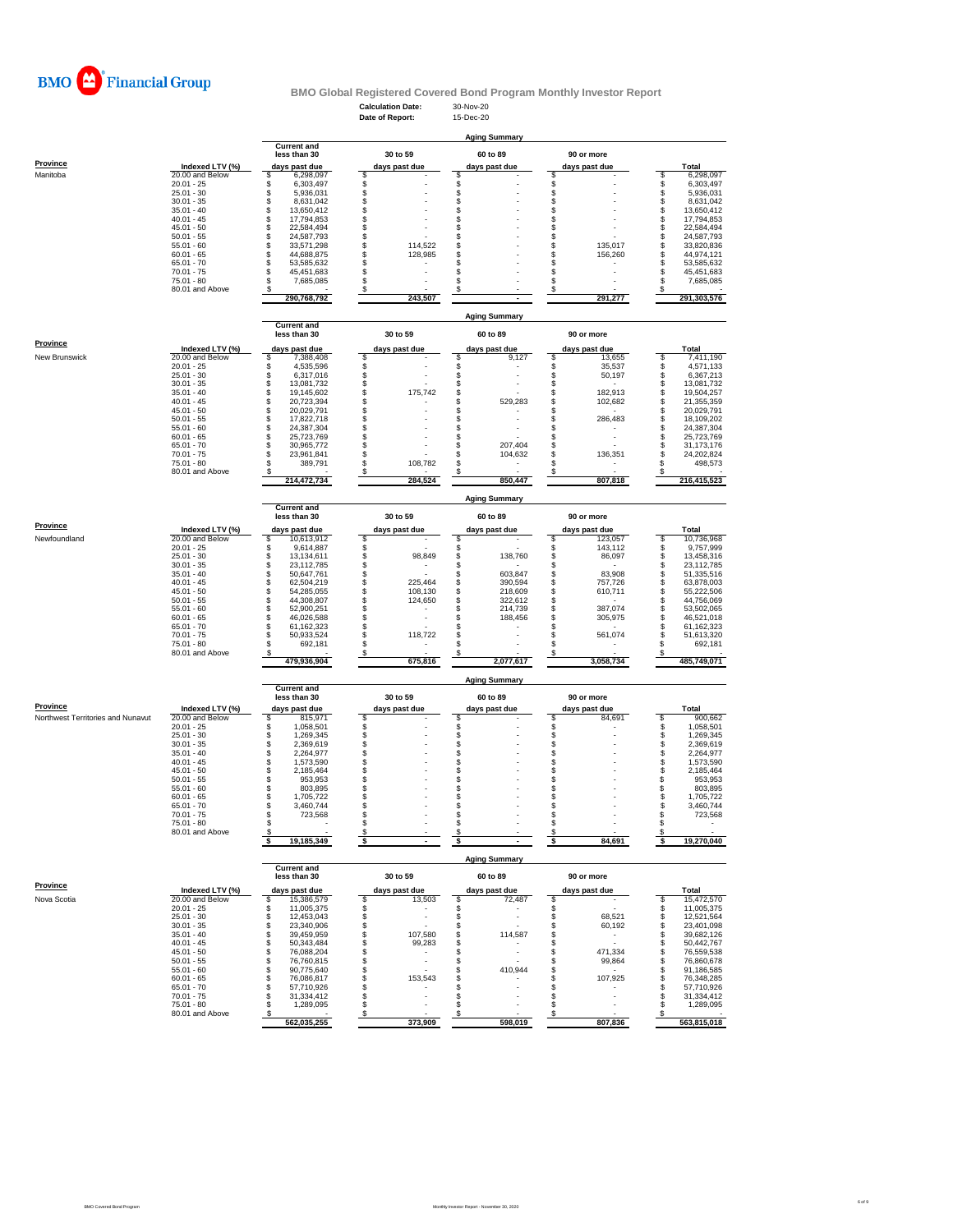

# **BMO Global Registered Covered Bond Program Monthly Investor Report**

|                 |                    | <b>Aging Summary</b>               |               |            |               |            |  |               |  |                |  |  |
|-----------------|--------------------|------------------------------------|---------------|------------|---------------|------------|--|---------------|--|----------------|--|--|
|                 |                    | <b>Current and</b><br>less than 30 |               | 30 to 59   |               | 60 to 89   |  | 90 or more    |  |                |  |  |
| <b>Province</b> | Indexed LTV $(\%)$ | days past due                      | days past due |            | days past due |            |  | days past due |  | <b>Total</b>   |  |  |
| Ontario         | 20.00 and Below    | 644,672,093                        |               |            |               | 351,155    |  | 290,288       |  | 645,313,536    |  |  |
|                 | $20.01 - 25$       | 528,867,579                        |               |            |               | 310,501    |  |               |  | 529,178,080    |  |  |
|                 | $25.01 - 30$       | 888,762,410                        |               | 388,038    |               | 818,511    |  | 251,636       |  | 890,220,595    |  |  |
|                 | $30.01 - 35$       | ,295,321,598                       |               | 164,961    |               | 1,843,631  |  | 166,897       |  | ,298,497,086   |  |  |
|                 | $35.01 - 40$       | .548,613,574                       |               | 668,920    |               | 668,311    |  | 658,659,      |  | 1,551,609,463  |  |  |
|                 | $40.01 - 45$       | ,604,876,783                       |               | 982,669    |               | 3,024,788  |  | 871,027       |  | 609,755,266, ا |  |  |
|                 | $45.01 - 50$       | ,582,578,031                       |               | 2,990,557  |               | 2,879,836  |  | ,252,626      |  | 1,589,701,050  |  |  |
|                 | $50.01 - 55$       | ,690,613,006                       |               |            |               | 1,560,847  |  | 932,300       |  | 1,693,106,154  |  |  |
|                 | $55.01 - 60$       | ,900,440,807                       |               | 1,777,939  |               | 1,934,534  |  | 2,565,695     |  | 906,718,974    |  |  |
|                 | $60.01 - 65$       | ,816,468,693                       |               | 924,870    |               | 3,290,187  |  | 1,159,371     |  | 1,821,843,122  |  |  |
|                 | $65.01 - 70$       | 2,272,014,997                      |               | 609,268    |               | 1,614,334  |  | 2,796,060     |  | 2,277,034,659  |  |  |
|                 | $70.01 - 75$       | ,244,213,883                       |               | 2,514,107  |               | 2,431,457  |  |               |  | 1,249,159,447  |  |  |
|                 | 75.01 - 80         | 17,152,884                         |               |            |               |            |  |               |  | 17,152,884     |  |  |
|                 | 80.01 and Above    |                                    |               |            |               |            |  |               |  |                |  |  |
|                 |                    | 17,034,596,336                     |               | 11,021,328 |               | 20,728,093 |  | 12,944,559    |  | 17,079,290,316 |  |  |

|                             |                                    | <b>Current and</b><br>less than 30 | 30 to 59      | 60 to 89             | 90 or more           |                            |
|-----------------------------|------------------------------------|------------------------------------|---------------|----------------------|----------------------|----------------------------|
| <b>Province</b>             | Indexed LTV (%)                    | days past due                      | days past due | days past due        | days past due        | <b>Total</b>               |
| <b>Prince Edward Island</b> | 20.00 and Below                    | 2,501,232                          |               |                      |                      | 2,501,232                  |
|                             | $20.01 - 25$                       | 1,693,791                          |               |                      |                      | 1,693,791                  |
|                             | $25.01 - 30$                       | 2,487,326                          |               |                      |                      | 2,487,326                  |
|                             | $30.01 - 35$                       | 5,220,507                          |               |                      |                      | 5,220,507                  |
|                             | $35.01 - 40$<br>$40.01 - 45$       | 7,732,656<br>5,961,918             |               |                      |                      | 7,732,656<br>5,961,918     |
|                             | $45.01 - 50$                       | 4,105,634                          | 101,078       |                      |                      | 4,206,712                  |
|                             | $50.01 - 55$                       | 8,072,996                          |               |                      |                      | 8,072,996                  |
|                             | $55.01 - 60$                       | 9,363,247                          |               |                      |                      | 9,363,247                  |
|                             | $60.01 - 65$                       | 9,256,161                          |               |                      |                      | 9,256,161                  |
|                             | $65.01 - 70$<br>$70.01 - 75$       | 18,696,448<br>11,887,122           |               | 163,978              |                      | 18,860,426<br>11,887,122   |
|                             | $75.01 - 80$                       | 397,187                            |               |                      |                      | 397,187                    |
|                             | 80.01 and Above                    |                                    |               |                      |                      |                            |
|                             |                                    | 87,376,225                         | 101,078       | 163,978              |                      | 87,641,281                 |
|                             |                                    | <b>Current and</b>                 |               | <b>Aging Summary</b> |                      |                            |
|                             |                                    | less than 30                       | 30 to 59      | 60 to 89             | 90 or more           |                            |
| <b>Province</b>             | Indexed LTV (%)                    | days past due                      | days past due | days past due        | days past due        | <b>Total</b>               |
| Quebec                      | 20.00 and Below                    | 107,909,185                        | 72,252        | 60,641               | 539,795              | 108,581,873                |
|                             | $20.01 - 25$                       | 67,959,251                         |               | 220,315              |                      | 68,179,566                 |
|                             | $25.01 - 30$                       | 101,760,214                        |               | 93,743               | 155,462              | 102,009,419                |
|                             | $30.01 - 35$<br>$35.01 - 40$       | 166,973,004<br>282,038,786         |               | 217,826<br>977,647   | 64,086<br>154,629    | 167,254,915<br>283,171,061 |
|                             | $40.01 - 45$                       | 397,682,597                        | 1,489,293     |                      | 606,690              | 399,778,580                |
|                             | $45.01 - 50$                       | 427,090,576                        | 551,057       | 1,675,756            | 2,016,627            | 431,334,016                |
|                             | $50.01 - 55$                       | 475,584,974                        | 420,056       | 1,164,819            | 2,829,030            | 479,998,879                |
|                             | $55.01 - 60$                       | 526,817,008                        |               | 783,203              | 1,225,481            | 528,825,692                |
|                             | $60.01 - 65$                       | 482,799,335                        |               |                      | 617,342              | 483,416,678                |
|                             | $65.01 - 70$<br>$70.01 - 75$       | 329,635,432<br>116,635,082         | 248,684       | 1,095,198<br>154,352 | 1,554,406<br>154,674 | 332,533,721<br>116,944,108 |
|                             | 75.01 - 80                         | 3,702,288                          |               |                      |                      | 3,702,288                  |
|                             | 80.01 and Above                    |                                    |               |                      |                      |                            |
|                             |                                    | 3,486,587,732                      | 2,781,342     | 6,443,500            | 9,918,222            | 3,505,730,796              |
|                             |                                    |                                    |               | <b>Aging Summary</b> |                      |                            |
|                             |                                    | <b>Current and</b><br>less than 30 | 30 to 59      | 60 to 89             | 90 or more           |                            |
| <b>Province</b>             |                                    |                                    |               |                      |                      |                            |
|                             | Indexed LTV (%)                    | days past due                      | days past due | days past due        | days past due        | <b>Total</b>               |
| Saskatchewan                | 20.00 and Below                    | 14,367,283                         |               |                      |                      | 14,367,283                 |
|                             | $20.01 - 25$<br>$25.01 - 30$       | 9,553,081<br>15,200,408            |               |                      |                      | 9,553,081<br>15,200,408    |
|                             | $30.01 - 35$                       | 28,855,306                         | 124,744       |                      |                      | 28,980,050                 |
|                             | $35.01 - 40$                       | 55,603,205                         |               |                      | 318,035              | 55,921,240                 |
|                             | $40.01 - 45$                       | 42,677,881                         |               | 108,791              | 251,486              | 43,038,158                 |
|                             | $45.01 - 50$                       | 40,618,275                         |               |                      | 125,094              | 40,743,369                 |
|                             | $50.01 - 55$                       | 32,567,497                         |               | 338,204              | 61,152               | 32,966,854                 |
|                             | $55.01 - 60$<br>$60.01 - 65$       | 40,322,685<br>34,337,921           |               |                      |                      | 40,322,685                 |
|                             |                                    |                                    |               |                      |                      |                            |
|                             |                                    |                                    |               |                      | 320,285              | 34,658,205                 |
|                             | $65.01 - 70$                       | 48,008,445                         |               |                      | 324,705              | 48,333,150                 |
|                             | $70.01 - 75$<br>$75.01 - 80$       | 28,385,640<br>548,743              |               |                      |                      | 28,385,640<br>548,743      |
|                             | 80.01 and Above                    |                                    |               |                      |                      |                            |
|                             |                                    | 391,046,369                        | 124,744       | 446,995              | 1,400,757            | 393,018,864                |
|                             |                                    |                                    |               | <b>Aging Summary</b> |                      |                            |
|                             |                                    | <b>Current and</b><br>less than 30 | 30 to 59      | 60 to 89             | 90 or more           |                            |
| <b>Province</b>             |                                    |                                    |               |                      |                      |                            |
| <b>Yukon Territories</b>    | Indexed LTV (%)<br>20.00 and Below | days past due<br>1,647,891         | days past due | days past due        | days past due        | <b>Total</b><br>1,647,891  |
|                             | $20.01 - 25$                       | 872,149                            |               |                      |                      | 872,149                    |
|                             | $25.01 - 30$                       | 1,042,491                          |               |                      |                      | 1,042,491                  |
|                             | $30.01 - 35$                       | 1,933,769                          |               |                      |                      | 1,933,769                  |
|                             | $35.01 - 40$                       | 1,740,169                          |               |                      |                      | 1,740,169                  |
|                             | $40.01 - 45$                       | 1,738,672                          |               |                      |                      | 1,738,672                  |
|                             | $45.01 - 50$                       | 2,078,021                          |               |                      |                      | 2,078,021                  |
|                             | $50.01 - 55$<br>$55.01 - 60$       | 1,200,481<br>1,041,206             |               |                      |                      | 1,200,481<br>1,041,206     |
|                             | $60.01 - 65$                       | 1,673,897                          |               |                      |                      | 1,673,897                  |
|                             | $65.01 - 70$                       | 4,144,524                          |               |                      |                      | 4,144,524                  |
|                             | $70.01 - 75$                       | 1,490,157                          |               |                      |                      | 1,490,157                  |
|                             | $75.01 - 80$                       |                                    |               |                      |                      |                            |
|                             | 80.01 and Above                    | 20,603,426                         |               |                      |                      | 20,603,426                 |

<sup>(1)</sup> Value as determined by adjusting, not less than quarterly, the Original Market Value utilizing the Indexation Methodology (see Appendix for details) for subsequent price developments.

**Aging Summary**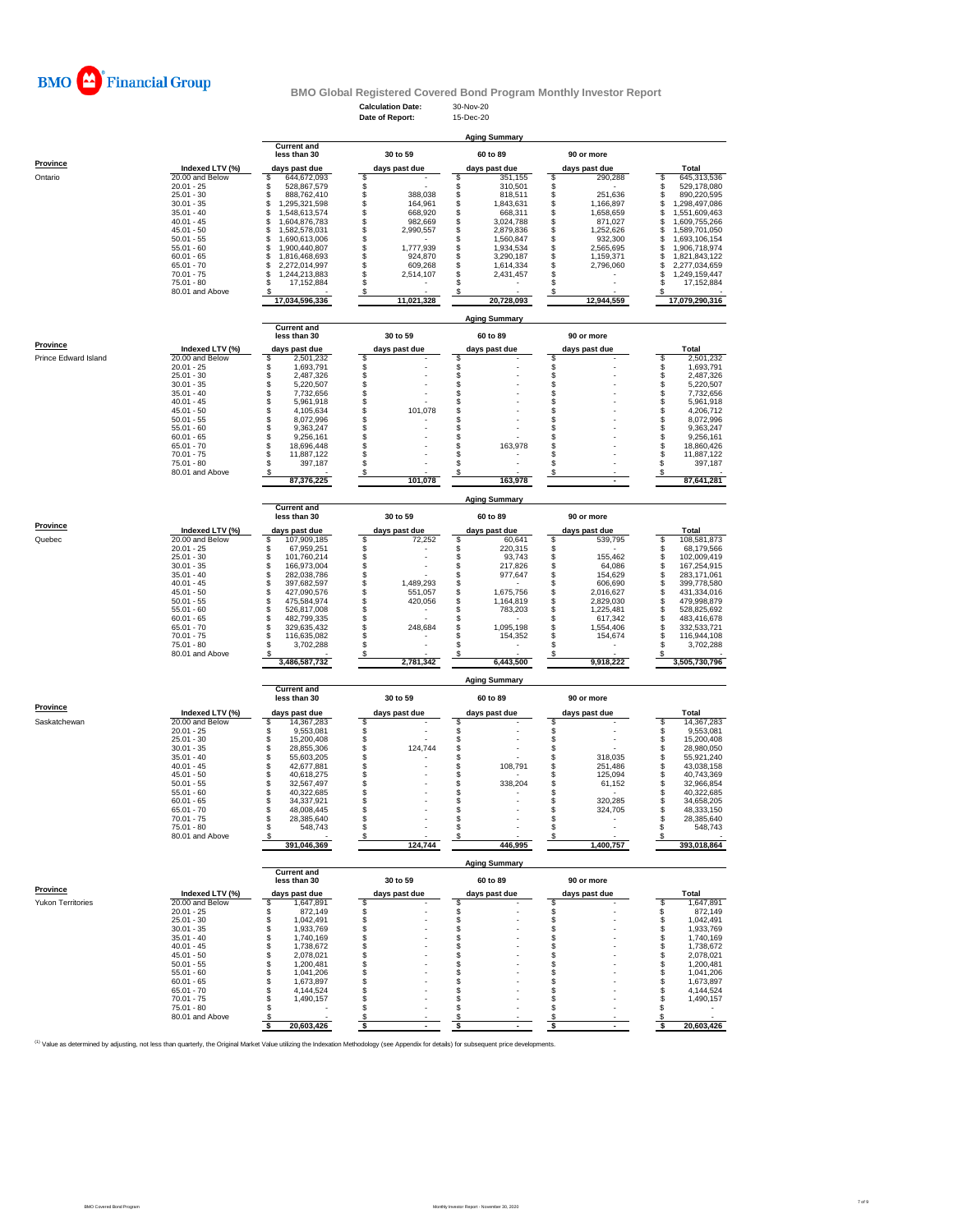

**BMO Global Registered Covered Bond Program Monthly Investor Report**

**Cover Pool - Current LTV Distribution by Credit Score (1)** 

| Indexed LTV (%) | <b>Credit Scores</b>     |             |       |              |             |             |           |               |           |               |           |               |      |                |              |                |
|-----------------|--------------------------|-------------|-------|--------------|-------------|-------------|-----------|---------------|-----------|---------------|-----------|---------------|------|----------------|--------------|----------------|
|                 | <b>Score Unavailable</b> |             | < 600 |              | $600 - 650$ |             | 651 - 700 |               | 701 - 750 |               | 751 - 800 |               | >800 |                | <b>Total</b> |                |
| 20.00 and Below |                          | 16,544,842  |       | 10,624,307   |             | 16,878,620  |           | 48,658,427    |           | 116,727,349   |           | 155,125,212   |      | 889,850,944    |              | 1,254,409,701  |
| $20.01 - 25$    |                          | 8,584,529   |       | 6,852,969    |             | 17,424,155  |           | 38,288,323    |           | 101,369,144   |           | 130,843,500   |      | 694,553,617    |              | 997,916,238    |
| $25.01 - 30$    |                          | 7,368,032   |       | 16,305,217   |             | 33,696,689  |           | 73,050,829    |           | 183,290,072   |           | 251,043,692   |      | 1.037.176.491  |              | 1,601,931,020  |
| $30.01 - 35$    |                          | 8,144,024   |       | 34, 342, 331 |             | 63,429,745  |           | 129,927,611   |           | 285,960,115   |           | 384,337,191   |      | 1,518,980,430  |              | 2,425,121,446  |
| $35.01 - 40$    |                          | 4,290,364   |       | 29,145,793   |             | 72,221,191  |           | 164,763,127   |           | 327,982,959   |           | 473,905,333   |      | 1,703,951,294  |              | 2,776,260,062  |
| $40.01 - 45$    |                          | 5,318,337   |       | 35,746,213   |             | 71,508,144  |           | 198,732,719   |           | 327,953,426   |           | 507,661,972   |      | 1,747,989,672  |              | 2,894,910,483  |
| 45.01 - 50      |                          | 7,185,421   |       | 44,268,266   |             | 73,649,398  |           | 213,126,004   |           | 371,020,010   |           | 531,625,165   |      | 1,791,095,089  |              | 3,031,969,354  |
| $50.01 - 55$    |                          | 7,595,243   |       | 32,886,765   |             | 81,022,452  |           | 212,418,503   |           | 395,977,581   |           | 571,687,586   |      | 1,860,838,185  |              | 3,162,426,315  |
| $55.01 - 60$    |                          | 12,337,613  |       | 34,006,449   |             | 90,376,251  |           | 245,716,265   |           | 467,588,783   |           | 645,921,994   |      | 2,065,958,656  |              | 3,561,906,010  |
| $60.01 - 65$    |                          | 21,643,482  |       | 38,240,049   |             | 79,876,438  |           | 247,357,183   |           | 453,816,182   |           | 689,627,338   |      | 1,983,177,665  |              | 3,513,738,337  |
| 65.01 - 70      |                          | 12,357,048  |       | 33,778,081   |             | 95,417,685  |           | 298,773,885   |           | 531,599,139   |           | 793,205,413   |      | 2,170,477,802  |              | 3,935,609,053  |
| 70.01 - 75      |                          | 5,004,437   |       | 23,192,113   |             | 65,657,830  |           | 208,687,742   |           | 403,180,014   |           | 554,255,268   |      | 1,478,233,960  |              | 2,738,211,365  |
| 75.01 - 80      |                          | 471,626     |       | 7,195,639    |             | 17,290,218  |           | 56,560,776    |           | 104,967,117   |           | 162,839,121   |      | 417,420,412    |              | 766,744,908    |
| 80.01 and Above |                          |             |       | 362,640      |             | 881,885     |           | 2,275,383     |           | 3,221,416     |           | 1,255,763     |      | 6,159,000      |              | 14,156,087     |
|                 |                          | 116,844,998 |       | 346,946,834  |             | 779,330,700 |           | 2,138,336,776 |           | 4,074,653,306 |           | 5,853,334,548 |      | 19,365,863,216 |              | 32,675,310,378 |

<sup>(1)</sup> Value as determined by adjusting, not less than quarterly, the Original Market Value utilizing the Indexation Methodology (see Appendix for details) for subsequent price developments.